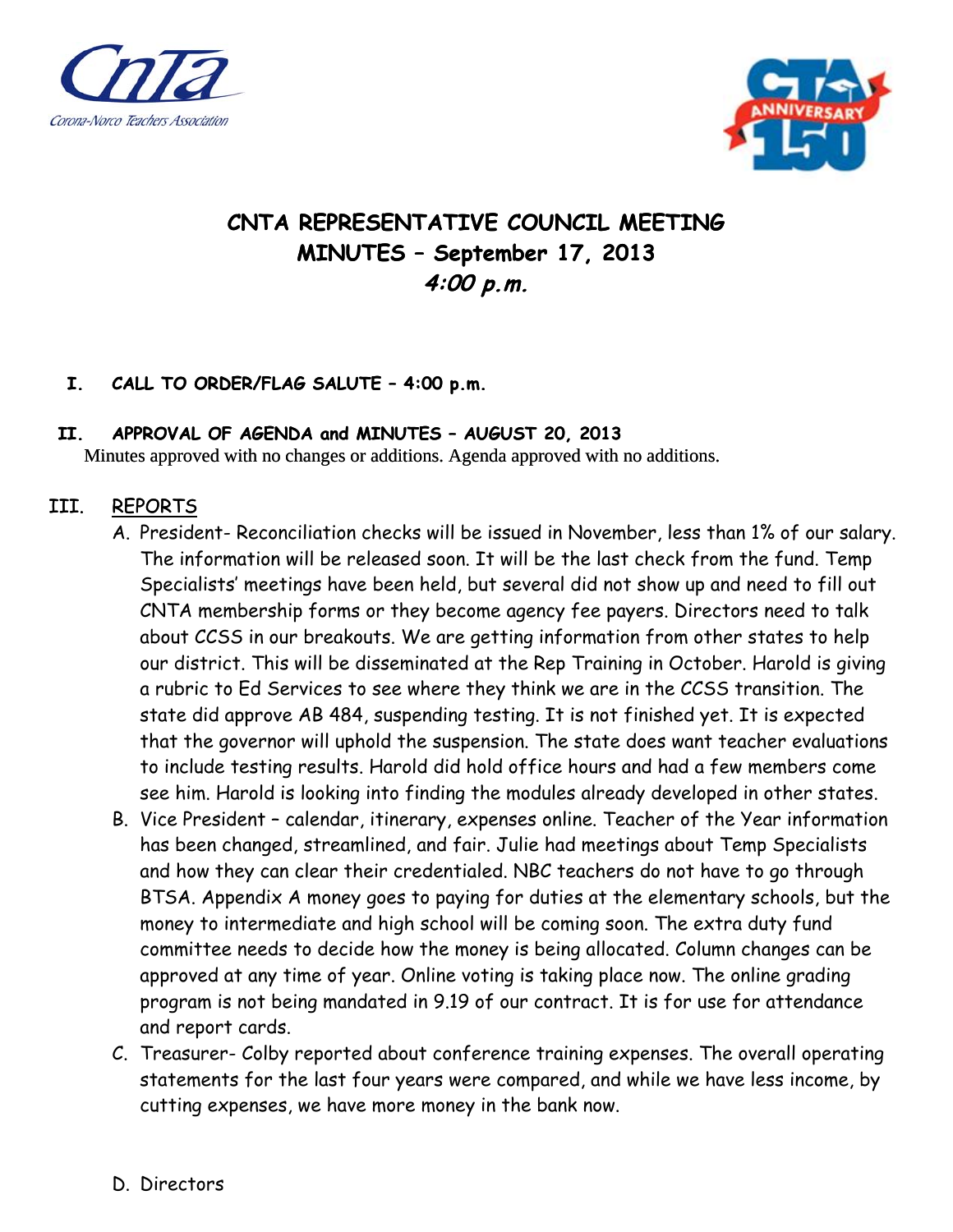Kristi Johnson (K-3) Not enough training, as K and 1 have been trained and no one else. Why are we not borrowing from other states instead of reinventing the wheel?

Heidi Simmons (4-6) How do you grade the text dependent questions? Especially done in groups? The training is being done on Wednesdays which are PTT days.

Monika Openshaw (Intermediate) Not enough training. Teachers are expected to develop their own curriculum instead of using the textbooks. Money can be used for training or to purchase technology (\$200 per student). The allocation should be collaborative.

Kieth Barba (High School) Admin is making the goals as part of the 35 day conference. Getting technology fixed is taking too long through IT.

Betsy Jarra (Support Services) Is CAPA continuing? October 16 PSAT throughout the district? How do parents opt their kids out of the PSAT?

# IV. BREAKOUT INTO ADVISORY GROUPS - 15 MINUTES

#### V. **NEW BUSINESS**

- A. Three STRS trainings offered in October and November- Last year we had Horace Mann out for the training. They are a vendor and want to sell their products. STRS is actually coming out this year. These trainings are for specific audiences based on when retirement is planned. The dates will be on the website. If there are enough people interested, they will come out again in spring.
- B. School Safety and School Site Rep. elections- Most sites have sent in their green forms for the reps to both. Others should send theirs in soon.
- C. Ratification vote- the voting is ongoing until next week, September 24. Votenow sent out to current emails for the registration to online vote for the contract ratification. The postcards have been coming in the mail. We want feedback about the ease of use. Ratification is about contract language, not about funding. That will be negotiated later when we know more from the Local Control Funding Formula. Some of the money may be restricted funds. We did not qualify for the concentration grant, because of the district wide demographics.
- D. Contract training- Evaluations. As there have been so many questions about evaluations, there is some training/info. The five year evaluation plan is mutually decided by admin and teacher. It starts at the last evaluation. Evaluation should be done every other year. It is in 15.3 of the contract. Signing the evaluation seals the date, or a teacher could be evaluated the next year. Any site where this is habitual should be reported. In 15.4, teachers can say they don't want to be evaluated based on CCSS, unless it is mutually agreed upon with admin. A new administrator has the right to evaluate teachers, even if they were on the five